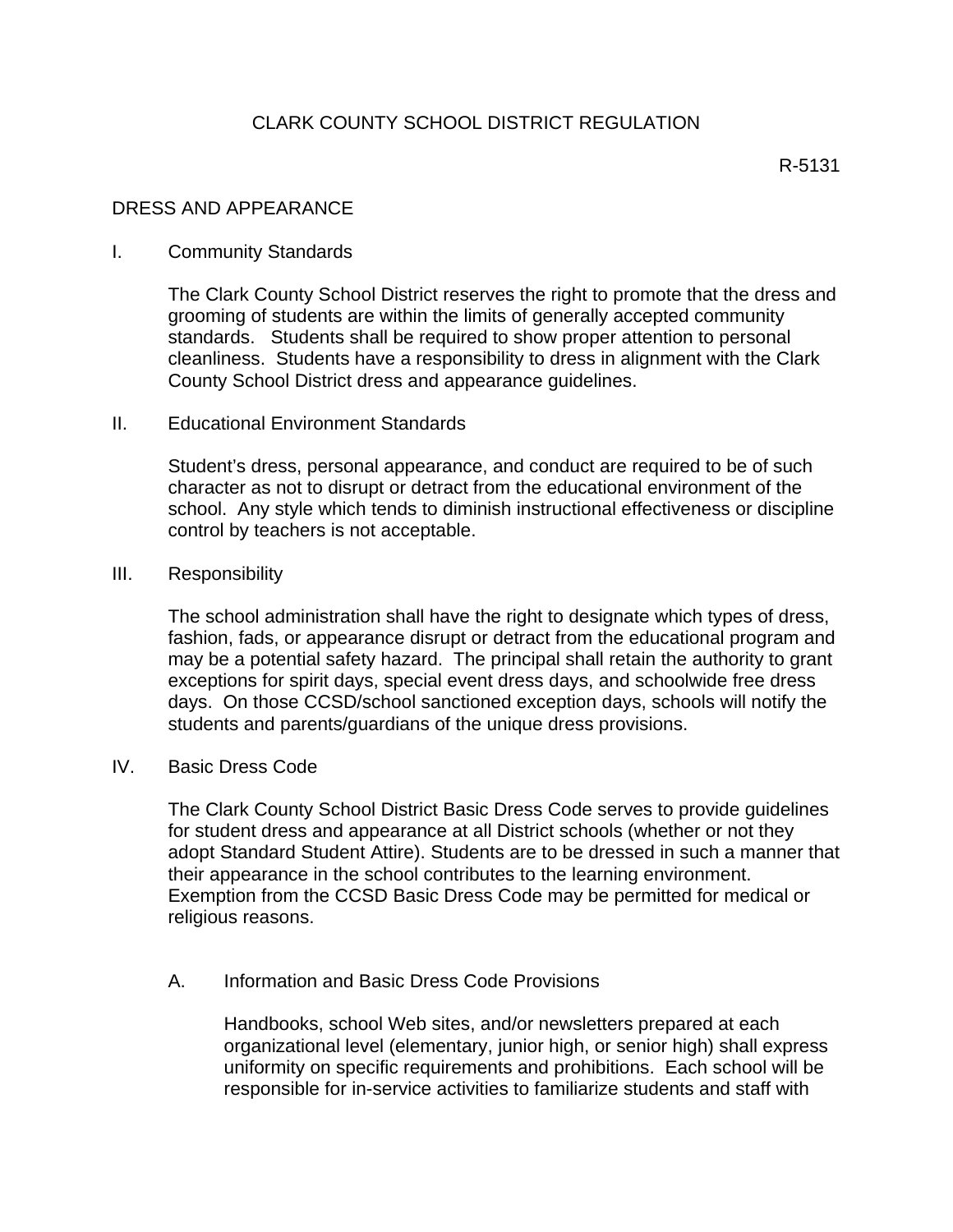the enforcement procedures of these requirements. Notifications of dress code changes occurring during the school year shall be sent promptly to parents. Statements which incorporate the following provisions for the Basic Dress Code shall be included in the notifications:

- 1. Require the wearing of shoes with soles. House slippers and shoes with wheels are not permitted.
- 2. All clothing must be sufficient to conceal any and all undergarments. No skin will show between bottom of shirt/blouse and top of pants or skirts at any time. All sleeveless shirts must have straps at least three inches wide. Prohibited tops include, but are not limited to, crop tops, tank tops, strapless, low-cut clothing, clothing with slits, or tops and outfits that provide minimum coverage.
- 3. Require that all shorts, skorts, skirts, and jumpers/dresses must be at fingertip length.
- 4. All jeans, pants, and trousers must be secured at waist level. Sagging is strictly prohibited. Jeans, pants, and trousers are not to have rips or tears that expose undergarments and/or are located mid-thigh or higher.
- 5. Headgear (hats, hoods, caps, bandanas, hair grooming aids, etc.) is not permitted on campus except for designated school approved uniforms, special events, authorized athletic practices, documented medical conditions, bona fide religious reasons, or CCSD/school sanctioned activities.
- 6. Slogans or advertising on clothing, jewelry, buttons, and/or accessories which by their controversial, discriminatory, profane, and/or obscene nature disrupt the educational setting are prohibited.
- 7. Any clothing, jewelry, buttons, and/or accessories that promote illegal or violent conduct, or affiliation with groups that promote illegal or violent conduct such as, but not limited to, the unlawful use of weapons, drugs, alcohol, tobacco, or drug paraphernalia, or clothing that contains threats are prohibited.
- 8. Spiked or studded clothing, jewelry, and/or accessories are prohibited.
- 9. Outerwear such as coats, mittens, and scarves must be removed upon entering the classrooms/buildings. Administrators, teachers,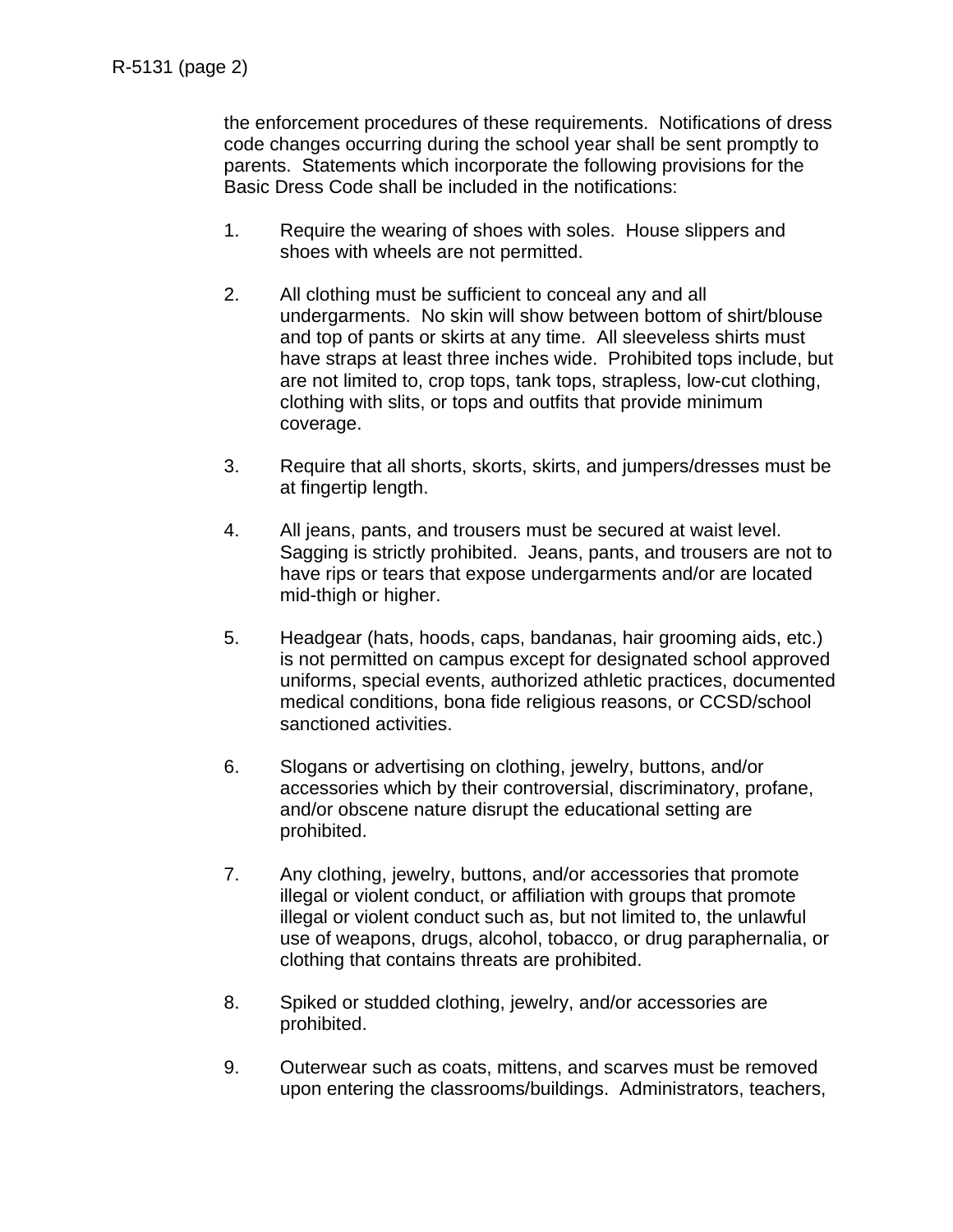and staff may use their discretion as appropriate based on the temperature in the facility.

- 10. The Basic Dress Code provisions [Section IV(A)(1-9)], and if adopted by the school, Standard Student Attire provisions [Section V(D)], shall be included in the student/parent notifications.
- V. Standard Student Attire

Standard Student Attire provides an option for those communities that would like to have students wear Standard Student Attire for the purposes of increasing student achievement, promoting safety, and enhancing a positive school climate. Exemption from the Standard Student Attire may be permitted for medical or religious reasons [Section V(G)(4)(b)].

- A. With the consent of the Associate Superintendent/designee, principals may establish a policy that requires pupils to wear Standard Student Attire. Each school that chooses to participate will separately determine appropriate attire, programs for financial assistance, and work with members of the school community to ensure community involvement. The implementation of a Standard Student Attire policy at a specific school site must adhere to the parameters as set forth by this regulation.
	- 1. A school that chooses to implement a Standard Student Attire policy must conduct a survey of families. At least ten (10) percent of the surveys sent to the families that make up the population of the student body must be returned and fifty-five (55) percent of the surveys returned must agree to implement the Standard Student Attire policy. The survey shall be designed, administered, and reported centrally through the Division of Assessment, Accountability, Research, and School Improvement.
	- 2. The survey shall pose the sole question as to whether the parent(s) support the school adopting a school Standard Student Attire policy. Pro and con statements and a description of required Standard Student Attire will be included on the survey.
	- 3. Schools will survey their community every fourth year. The surveys will be administered by the Division of Assessment, Accountability, Research, and School Improvement.
	- 4. Parents of students who do not desire to attend a Standard Student Attire school may request a zone variance under the provisions of CCSD Regulation 5112. Zone variances may be granted based on the provisions of CCSD Regulation 5112. It is not necessary to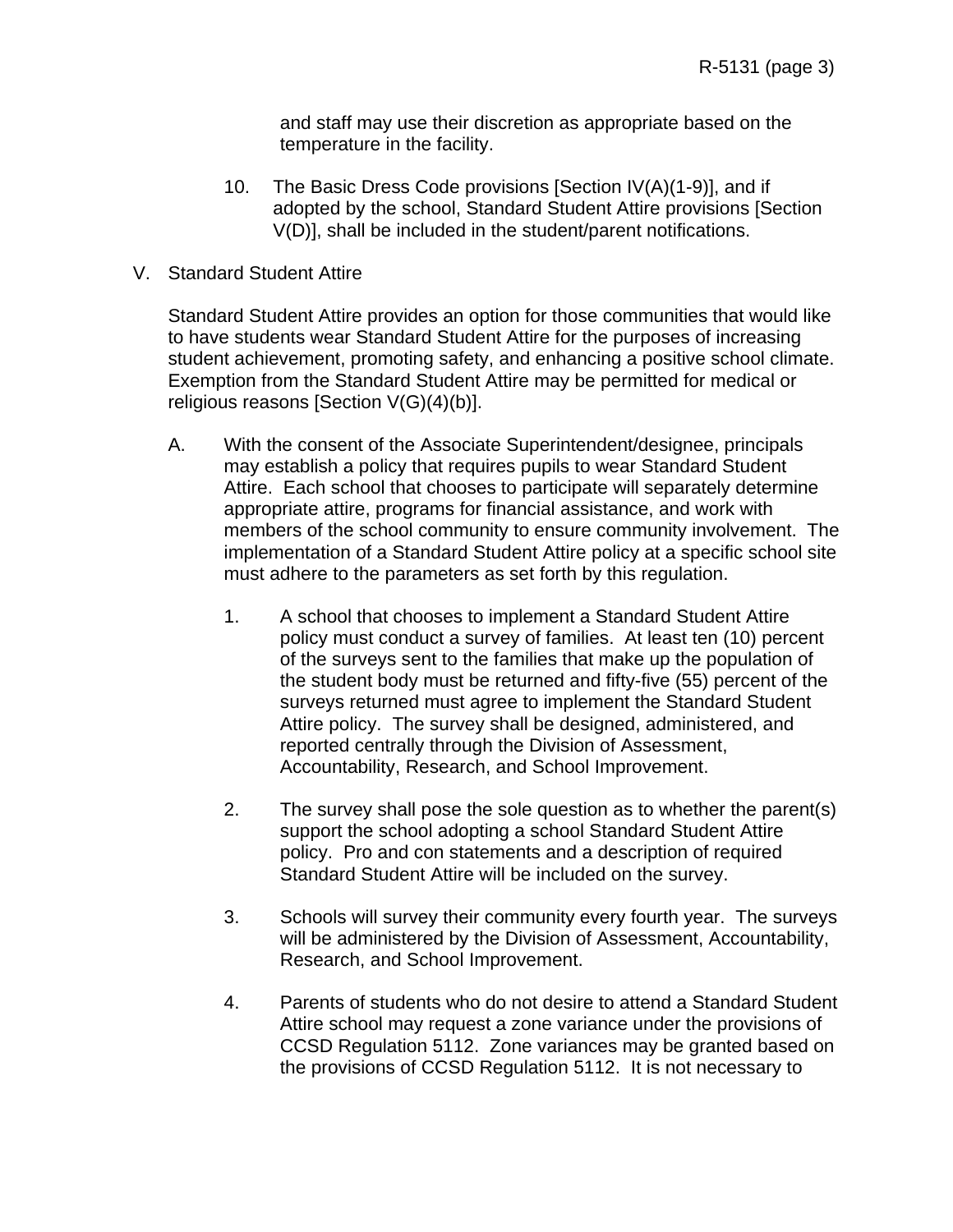wait until the survey process is complete to request a zone variance.

- B. With the approval of the Associate Superintendent/designee, a school may implement a voluntary Standard Student Attire policy without going through the survey process if students/parents are provided a nonparticipation option. The non-participation option may be exercised by parents submitting a written, signed Application for Exemption, and discussing the option with the principal or designee. The school shall determine Standard Student Attire clothing requirements from the list set forth in Section V(D). Notification of the final decision to implement a voluntary Standard Student Attire policy (for the following school year) will be sent to families that make up the population of the student body via U.S. Mail and postmarked no later than May 31 of the current school year.
- C. The principal and the site-based committee consisting of students, parents, staff, and administrators shall determine Standard Student Attire requirements from the following list. The committee shall consist of an odd number of members with a minimum of eleven (11) members. The committee membership shall have six (6) parents, two (2) teachers/staff, two (2) students, and one (1) administrator. Stricter Standard Student Attire requirements than those delineated below may be implemented through the committee-based survey process as set forth in Section VI.
- D. Basic colors of khaki, navy, and white will be required at all Standard Student Attire schools. Optional colors may be added based on the Standard Student Attire Committee's input. In addition, depending on the committee's selections, the final surveys may not necessarily include all the options listed below.

| <b>MALES</b>                      | <b>FEMALES</b>                    |
|-----------------------------------|-----------------------------------|
| pants/shorts in basic/optional    | pants/shorts in basic/optional    |
| colors (sized to fit)             | colors (sized to fit)             |
| denim pants in basic/optional     | denim pants in basic/optional     |
| colors (sized to fit)             | colors (sized to fit)             |
| sweaters in basic/optional colors | sweaters in basic/optional colors |
| worn over approved shirts         | worn over approved shirts         |
| sweatshirts/sweatpants in         | sweatshirts/sweatpants in         |
| basic/optional colors (plain or   | basic/optional colors (plain or   |
| school logo)                      | school logo)                      |
| shirts in basic/optional colors   | shirts in basic/optional colors   |
| (plain or school logo, long- or   | (plain or school logo, long- or   |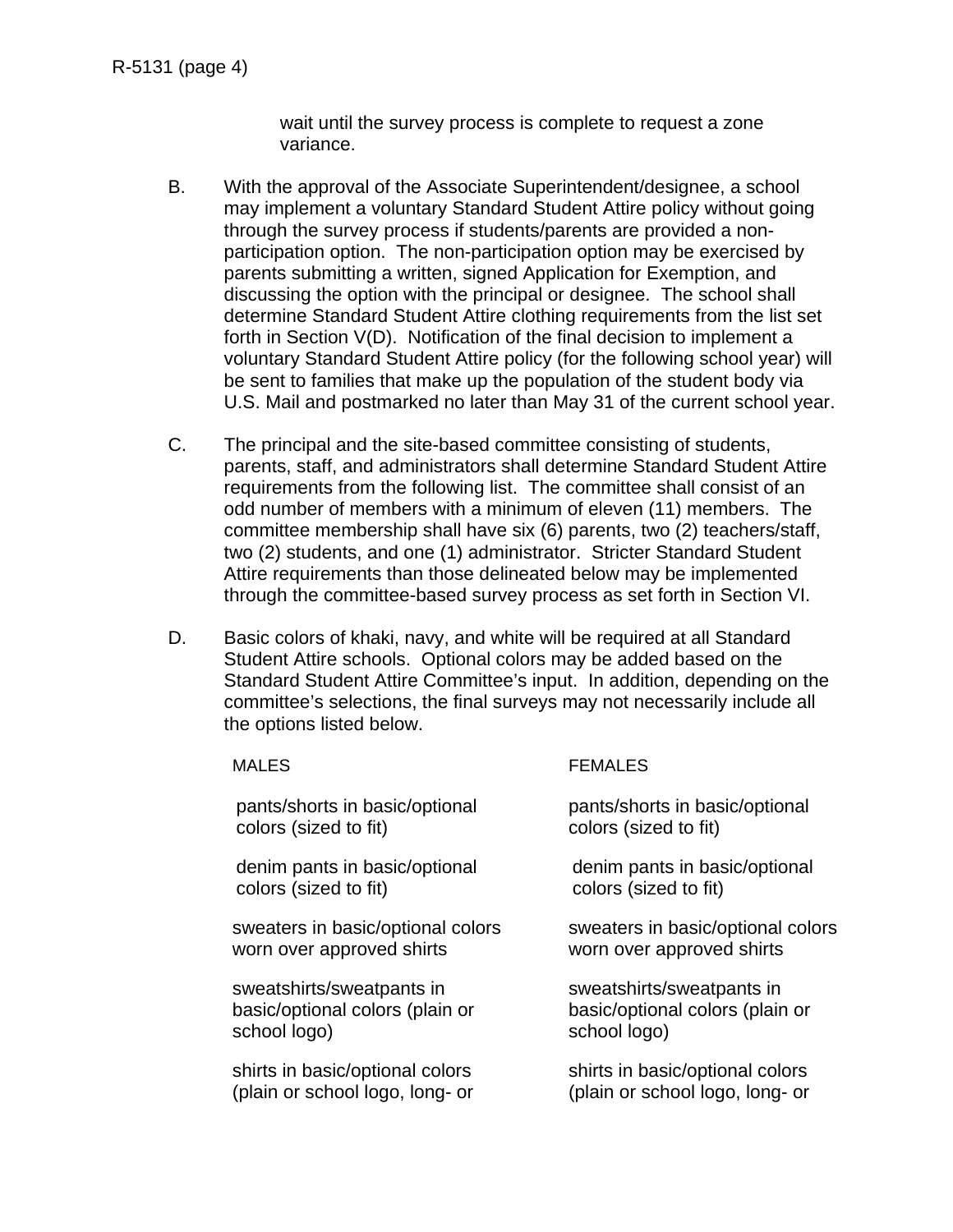R-5131 (page 5)

short-sleeved, with or without collar)

#### MALES FEMALES

short-sleeved, with or without collar)

ties in basic/optional colors skirts or skorts in basic/optional colors

> jumpers/dresses in basic/optional colors

blouses in basic/optional colors (plain or school logo, long- or short-sleeved)

tights/leggings in basic/optional colors worn under clothing (solids or patterns)

The school logo may only include the school name and/or school mascot. No other names or symbols related to school athletic teams, school clubs/activities, charitable organizations, or similar groups/organizations should be on the clothing.

Colors and styles of outerwear, such as jackets and coats, are not required to meet the color/style specifications of Standard Student Attire.

- E. All jeans, pants, and trousers must be secured at waist level. Sagging is strictly prohibited. Jeans, pants, and trousers are not to have rips or tears that expose undergarments and/or are located mid-thigh or higher.
- F. Special Occasions at Schools Implementing Standard Student Attire

On those CCSD/school sanctioned exception days, schools will notify the students and parents of the unique dress provisions.

- G. Compliance Measures
	- 1. All students enrolled in site-specific schools that have determined to implement a Standard Student Attire policy are required to wear the adopted school attire. Additionally, all Standard Student Attire violations will result in disciplinary action in alignment with schoolbased progressive discipline plan.
	- 2. Each school shall develop positive reinforcement measures to encourage full compliance with the Standard Student Attire policy.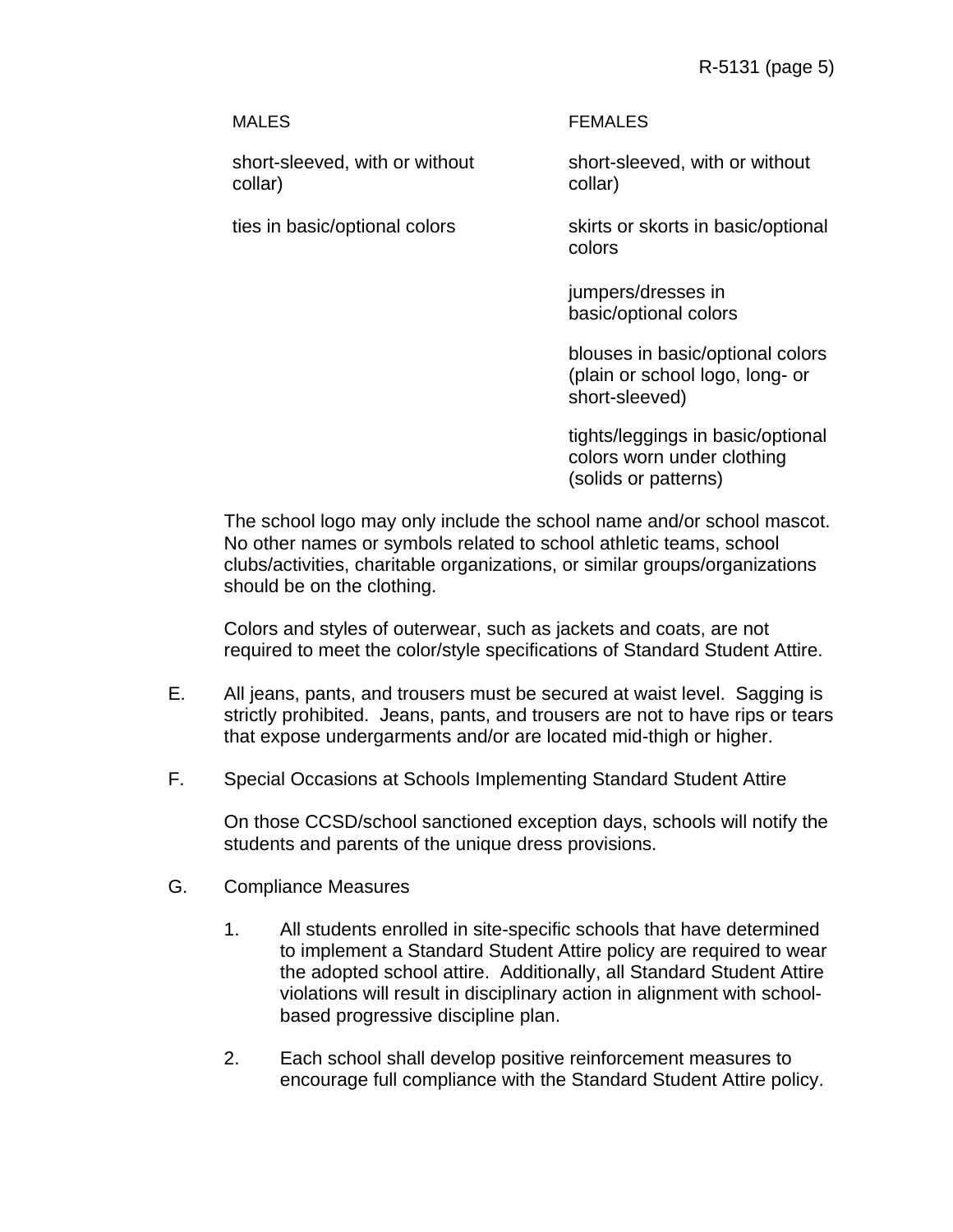Each school should strive to achieve full compliance through use of positive reinforcement measures, and should resort to disciplinary action only when positive measures fail to ensure compliance. In addition, schools shall communicate with parents so that the expectations, rationale, and benefits are fully understood by the student and his/her family.

- 3. Since the intent of the policy is not to inhibit or prohibit any student who is not in Standard Student Attire from receiving the education to which he/she is entitled, no student shall receive a lowered academic grade as a result of not complying with the policy. In addition, prior to initiating any disciplinary action against a student not complying with the policy, the school will conference with the student and give him or her an opportunity to change into Standard Student Attire. Additionally, a conference with the parent must be held with a school administrator to ensure the parent is aware of the policy and possible consequences of non-compliance.
- 4. Exemptions
	- a. A parent/guardian may apply for their child to be exempt from the Standard Student Attire policy in the following instances:
		- (1) When the parent/guardian can demonstrate a bona fide religious objection to wearing the Standard Student Attire.
		- (2) When wearing Standard Student Attire is inappropriate due to a verified medical condition.
	- b. Exemption Procedures
		- (1) Parents or guardians may apply for their child to be exempt from the Standard Student Attire policy for that particular school year by submitting a written, signed Application for Exemption to the school principal.
		- (2) If the parent/guardian requests an exemption based upon a bona fide religious objection, the Application for Exemption must include a written statement explaining the religious belief and how it is adversely affected by complying with the Standard Student Attire policy.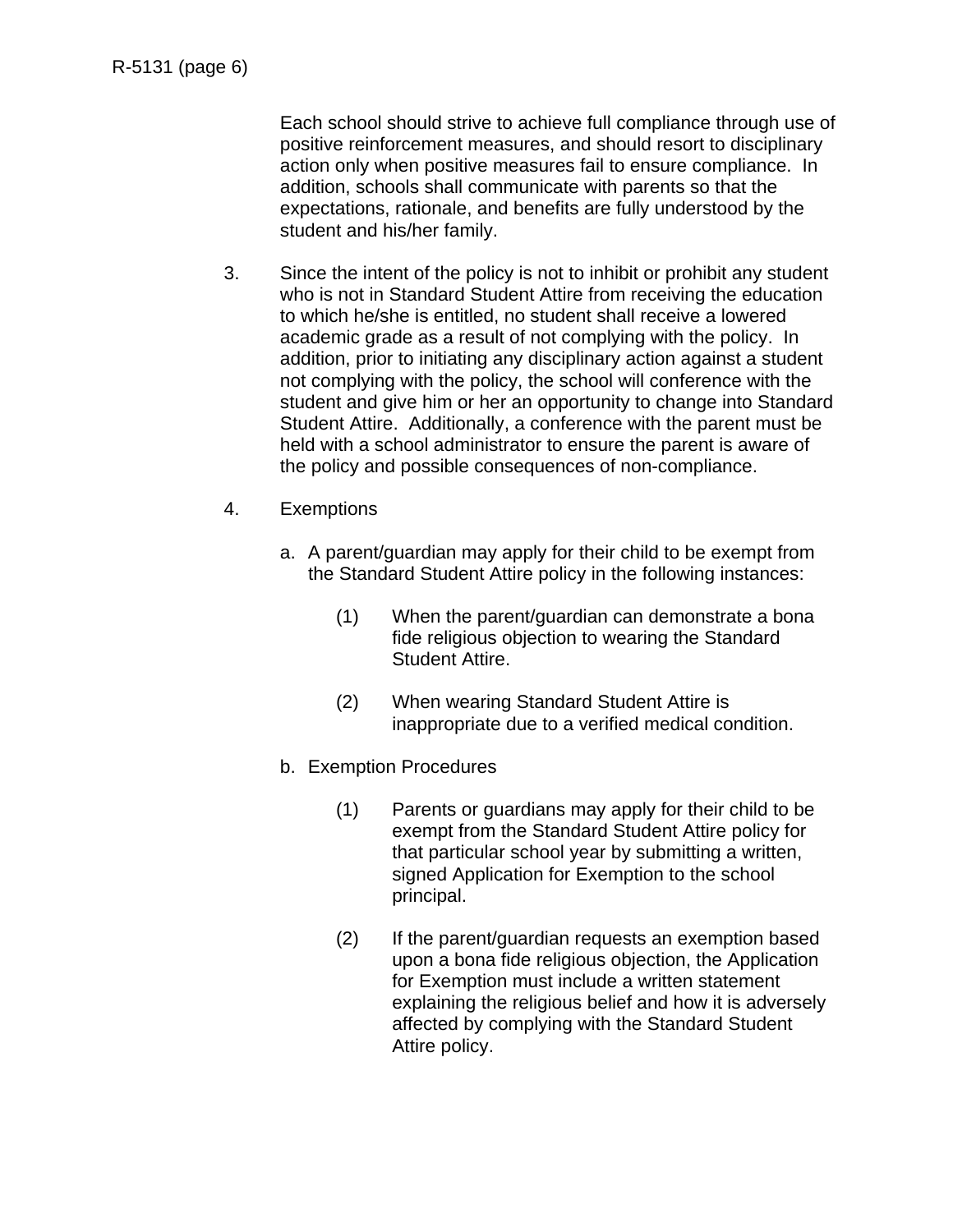- (3) The parent/guardian shall meet with the school principal or designee to discuss the Standard Student Attire policy and the nature of the objections to the policy. The purposes of this meeting include (a) ensuring that the parents or guardians understand the reasons for, and goals of the Standard Student Attire policy; (b) verifying the accuracy of the information on the Application for Exemption; and (c) preventing fraud or misrepresentation.
- (4) A decision to grant or deny the Application for Exemption will be made by the school principal. If the principal denies the Application for Exemption, the parent may appeal the decision to the Associate Superintendent/designee. If the denial is upheld by the Associate Superintendent/designee, the parent may appeal the decision to the Superintendent or designee. The decision by the Superintendent or designee shall be final. The student will be exempt from the Standard Student Attire requirements while the Application for Exemption is being processed (during this time, however, students will still be required to comply with the Basic Dress Code provisions as set forth in Section IV).
- 5. Students will be expected to wear the school approved Standard Student Attire during regular school hours while in attendance at the school or school approved functions. Regular school hours are considered to be the accepted regular school academic day.
- H. Information Dissemination

It is the responsibility of the school to communicate to parents information including general guidelines for enforcement of the Standard Student Attire policy.

- I. Financial Considerations
	- 1. No students shall be denied attendance at school, penalized, or otherwise subject to compliance measures for failing to wear Standard Student Attire by reason of financial hardship.
	- 2. Each school shall:
		- a. Develop a procedure to identify families in need of financial assistance.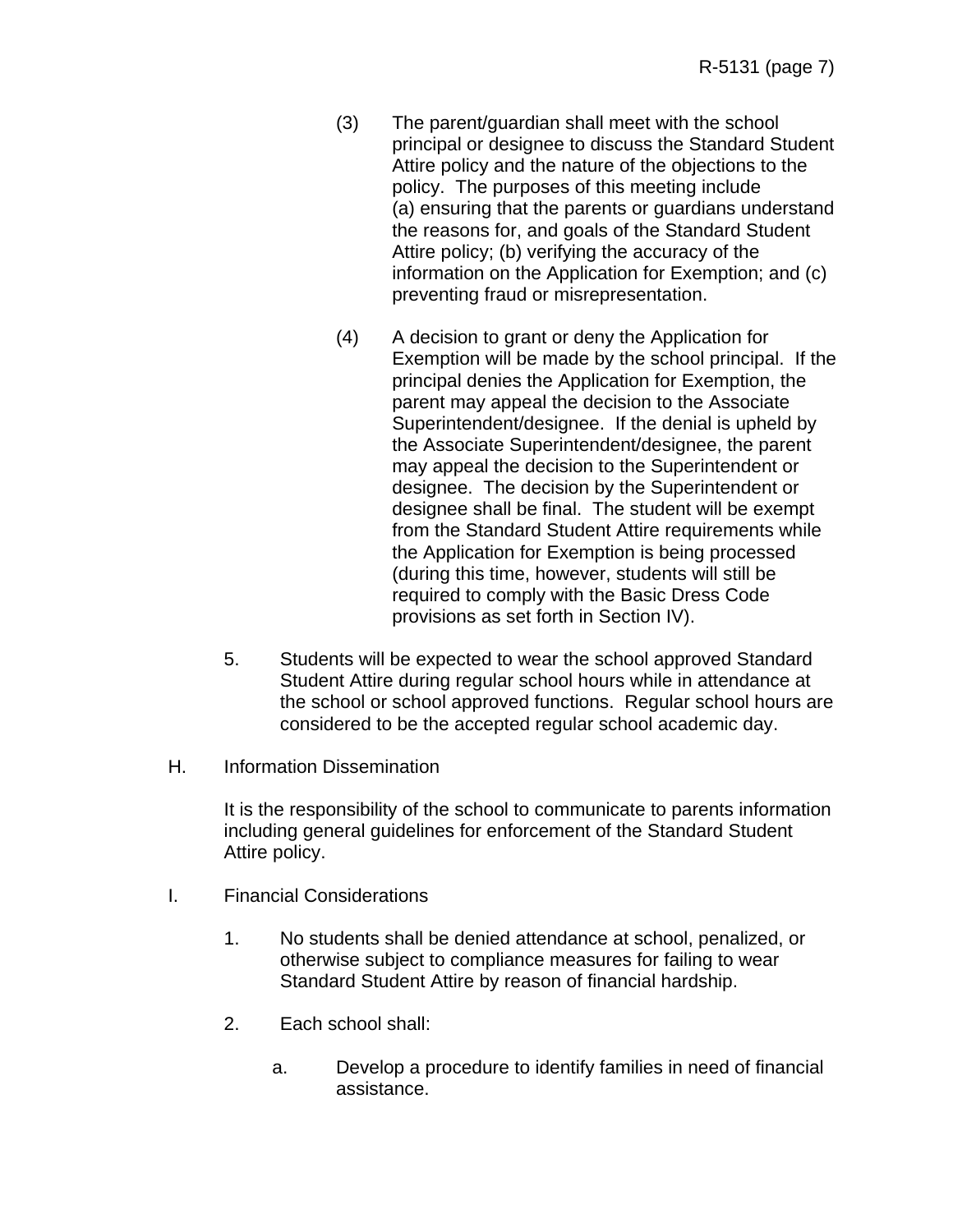- b. Work with staff, the local school community and business partners to identify resources for assisting families.
- c. Assist those identified families to purchase the approved attire.
- VI. Standard Student Attire Policy Determination Procedure

Parental support for a Standard Student Attire policy is critical for its implementation and success. Therefore, parent's/guardian's involvement in the decision-making process must take place throughout the procedure.

Prior to the implementation of a voluntary or mandatory Standard Student Attire policy, the individual school considering such a policy will:

- A. Ensure student/parent/staff input and involvement throughout the decision-making process.
- B. Thoroughly review with students/parents/staff available research on the advantages/disadvantages of a Standard Student Attire policy.
- C. Openly communicate with students/parents/staff all issues of a Standard Student Attire policy actively seeking their input, suggestions, and recommendation(s).
- D. Should a decision be made to implement a Standard Student Attire policy, the principal and the site-based committee shall determine Standard Student Attire. The committee membership shall align with the requirements set forth in Section V(C).
- E. If a school has met the criteria provided for in Section  $V(A)$ , the principal, with the approval of the Associate Superintendent/designee, will determine whether to implement a mandatory Standard Student Attire policy. The requirement to survey families contained in Section V(A)(1) does not apply to voluntary Standard Student Attire policies.
- F. With approval of the Associate Superintendent/designee, a school and the Standard Student Attire site-based committee in accordance with CCSD established timelines, may initiate after a minimum of one (1) year of implementation, the survey process in order to discontinue implementation of a mandatory Standard Student Attire policy prior to the expiration of the identified survey cycle.
- G. In order to give adequate time to plan for the opening of the school year,